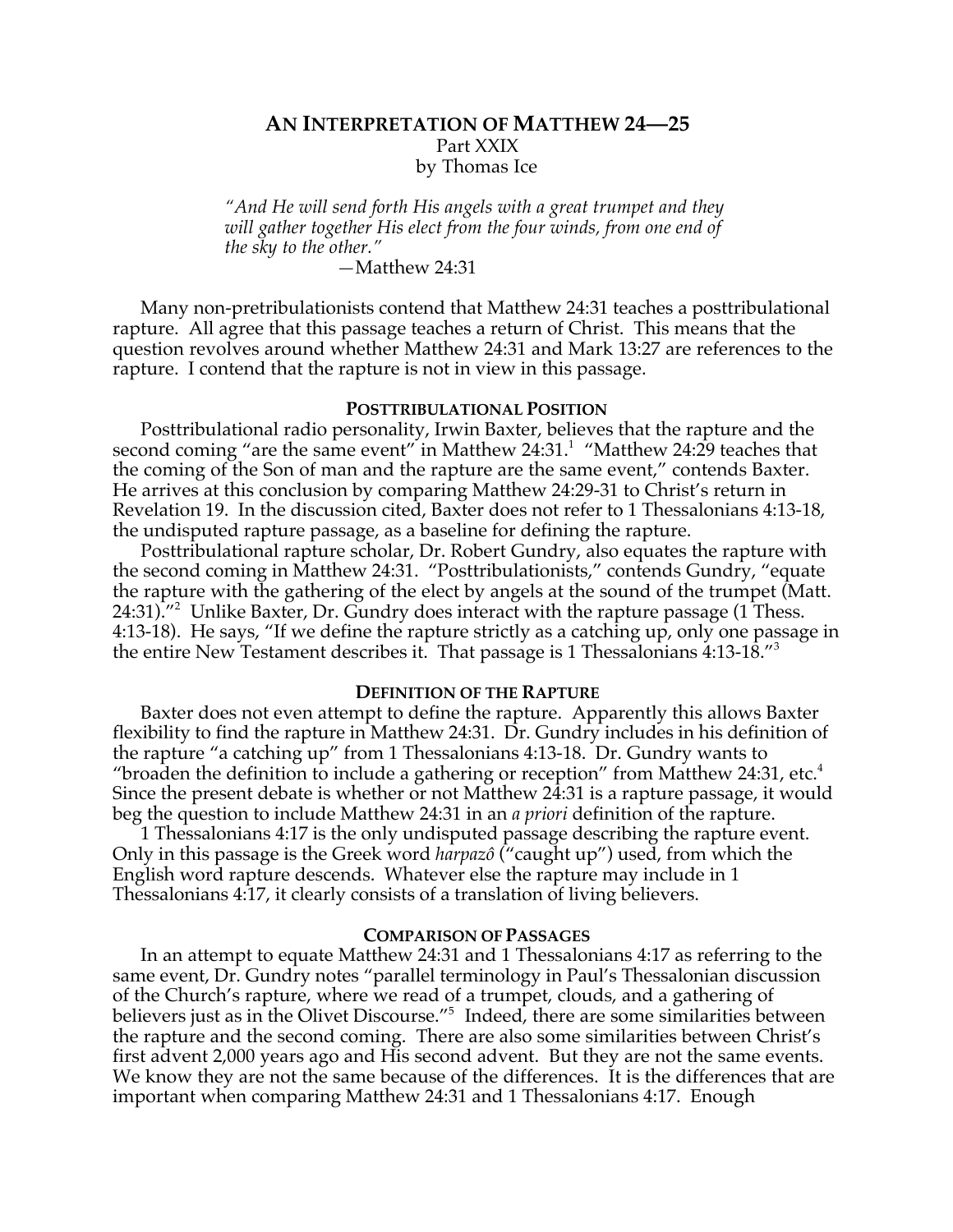differences exist between the two passages to clearly conclude that they must be separate events.

Dr. Steven McAvoy notes that "the differences between Paul's Thessalonian statements and Matthew 24:30-31 far outweigh any alleged similarities."<sup>6</sup> He says:

Sproule asks,

Where does Paul mention the darkening of the sun (Matt. 24:29), the moon not giving its light (Matt. 24:29), the stars falling from the sky (Matt. 24:29), the powers of the heavens being shaken (Matt. 24:29), all the tribes of the earth mourning (Matt. 24:30), all the world seeing the coming of the Son of Man (Matt. 24:30), or God sending forth angels (Matt. 24:31)?<sup>7</sup> Feinberg also notes the dissimilarities between the two accounts:

Notice what happens when you examine both passages carefully. In Matthew the Son of Man comes on the clouds, while in 1 Thessalonians 4 the ascending believers are in them. In Matthew the angels gather the elect; in 1 Thessalonians the Lord Himself (note the emphasis) gathers the believers. Thessalonians only speaks of the *voice* of the archangel. In the Olivet Discourse nothing is said about a resurrection, while in the latter text it is the central point. In the two passages the differences in what will take place prior to the appearance of Christ is striking. Moreover, the order of ascent is absent from Matthew in spite of the fact that it is the central part of the epistle. $89$ 

In addition to the above differences, the order of events are different between the two passages. In 1 Thessalonians 4 believers are gathered in the air and taken to heaven, while in Matthew 24 they are gathered after Christ's arrival to earth. "In order for Gundry to establish his view that Matthew 24:31 refers to the rapture, he must reconcile the dissimilarities; not simple point to a few similarities."<sup>10</sup> Thus, the differences in the two passages support the contention that they speak of two distinct events.

#### **WHO ARE THE ELECT?**

I believe the elect in Matthew 24 is a reference to the Jewish remnant who will come to faith in the Messiahship of Jesus during the tribulation period. Commentators generally recognize that "elect" "may refer to Israel, to the Church, or to both."<sup>11</sup> The context is the determinative factor in any attempt to discover which nuance the author intended. The contextual usage of Matthew supports the elect as a reference to Israel because of the Jewish orientation of the passage. "Such terms as the gospel of the kingdom (24:14), the holy place (24:15), the Sabbath (24:20), and the Messiah (24:23-24) indicate that Israel as a nation is in view,"12 observes Dr. Stanley Toussaint. Dr. Renald Showers provides a more focused explanation:

The elect are the faithful, believing Israelite remnant in contrast with the unbelieving sinners within the nation. In Isaiah 65:7-16 God drew a contrast between these two groups and their destinies. In verse 9 He called the believing remnant "mine Elect," and in verses 17-25 He indicated that in the future Millennium His elect remnant of the nation will be blessed greatly on the earth. $13$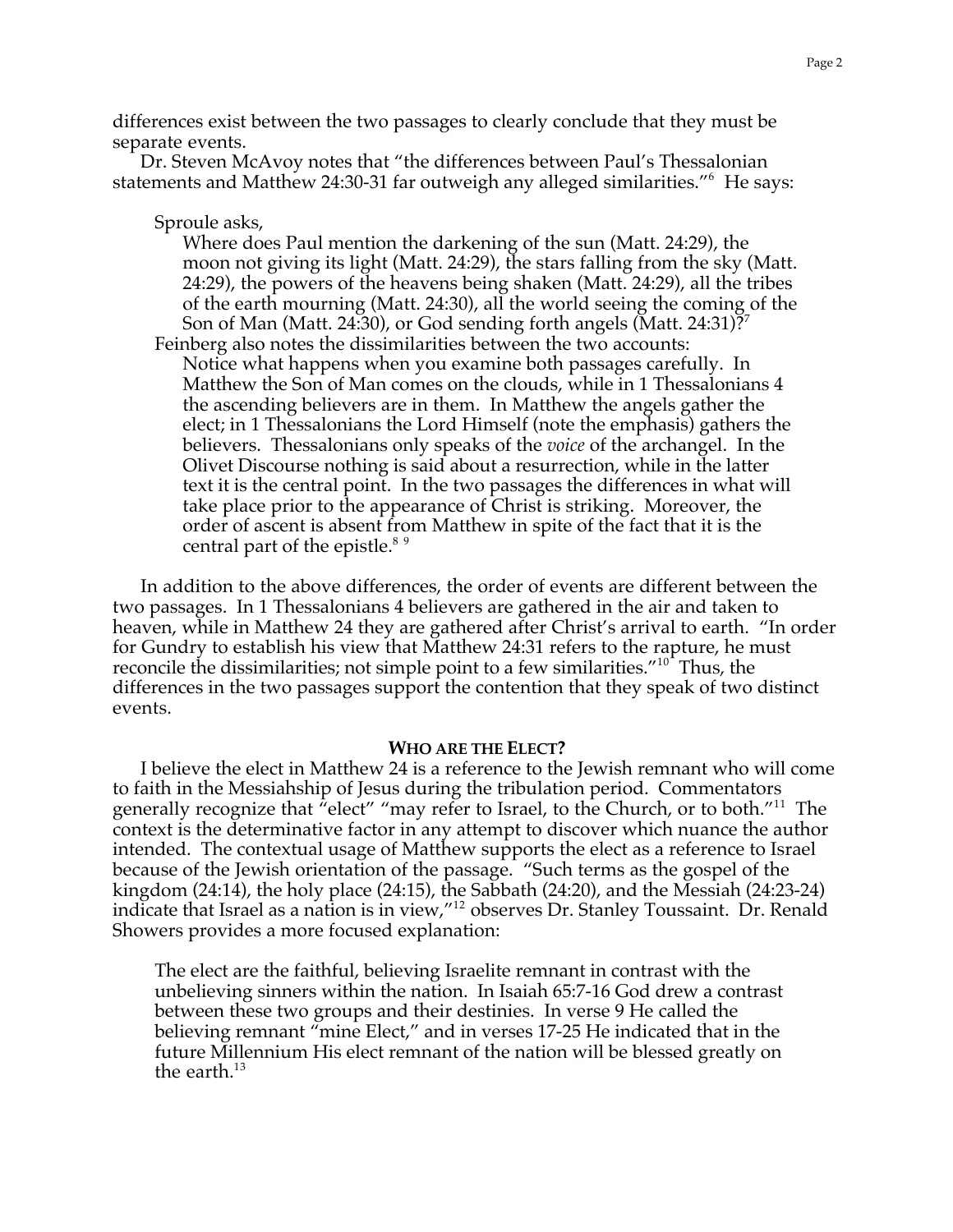Since the term "elect" is used three times in Matthew 24 (verses 22, 24, 31; see also Mark 13:20, 22, 27), it is most likely that the author uses it to refer to the same entity all three times. Dr. McAvoy says, "The rule of context precludes understanding 'elect' in 24:22, 24 as referring to Israel and then nine verses later as referring to the church. Without some indication of transition from one intended meaning to another 'elect' in 24:21 must mean the same as it does in 24:22, 24."<sup>14</sup>

## **THE ANGELIC GATHERING**

To me, the most convincing reason why Matthew 24:31 is not a rapture statement is found in the fact that this verse includes citations from Old Testament passages, specifically Deuteronomy 30:4. These references clearly support the notion that this angelic gathering, which was predicted in the Older Testament, references a regathering of saved Jews who need to be returned to the land of Israel in which they will live for a thousand years during Christ's Kingdom. Instead, of using El Al airlines, the Lord will use angelic carriers to transport His people back to their land. What is the support for this view? Dr. Arnold Fruchtenbaum tells us the following about the use of Old Testament citations in Matthew 24:31:

The Matthew passage is a rather simple summary of all that the prophets had to say about the second facet of Israel's final restoration. Its purpose was to make clear that the world-wide regathering predicted by the prophets will be fulfilled only after the second coming.15

Dr. Renald Showers has done an excellent job collecting evidence and arguing for this view.<sup>16</sup> After noting that "from the four winds, from one end of the sky to the other" means that "the elect will be gathered from all over the world at Christ's coming,"17 Dr. Showers provides three lines of proof for his view as follows:

First, because of Israel's persistent rebellion against God, He declared that He would scatter the Jews "into all the winds" (Ezek. 5:10, 12) or "toward all winds" (Ezek. 17:21). In Zechariah 2:6 God stated that He did scatter them abroad "as four winds of the heavens." . . . God did scatter the Jews all over the world.

Next, God also declared that in the future Israel would be gathered from the east, west, north, and south, "from the ends of the earth" (Isa. 43:5-7). We should note that in the context of this promise, God called Israel His "chosen" (vv. 10, 20).

. . . Just as Jesus indicated that the gathering of His elect from the four directions of the world will take place in conjunction with "a great trumpet" (literal translation of the Greek text of Mt. 24:21), so Isaiah 27:13 teaches that the scattered children of Israel will be gathered to their homeland in conjunction with the blowing of "a great trumpet" (literal translation of the Hebrew)....

Gerhard Friedrich wrote that in that future eschatological day "a great horn shall be blown (Is. 27:13)" and the exiled will be brought back by that signal. Again he asserted that in conjunction with the blowing of the great trumpet of Isaiah 27:13, "There follows the gathering of Israel and the return of the dispersed to Zion."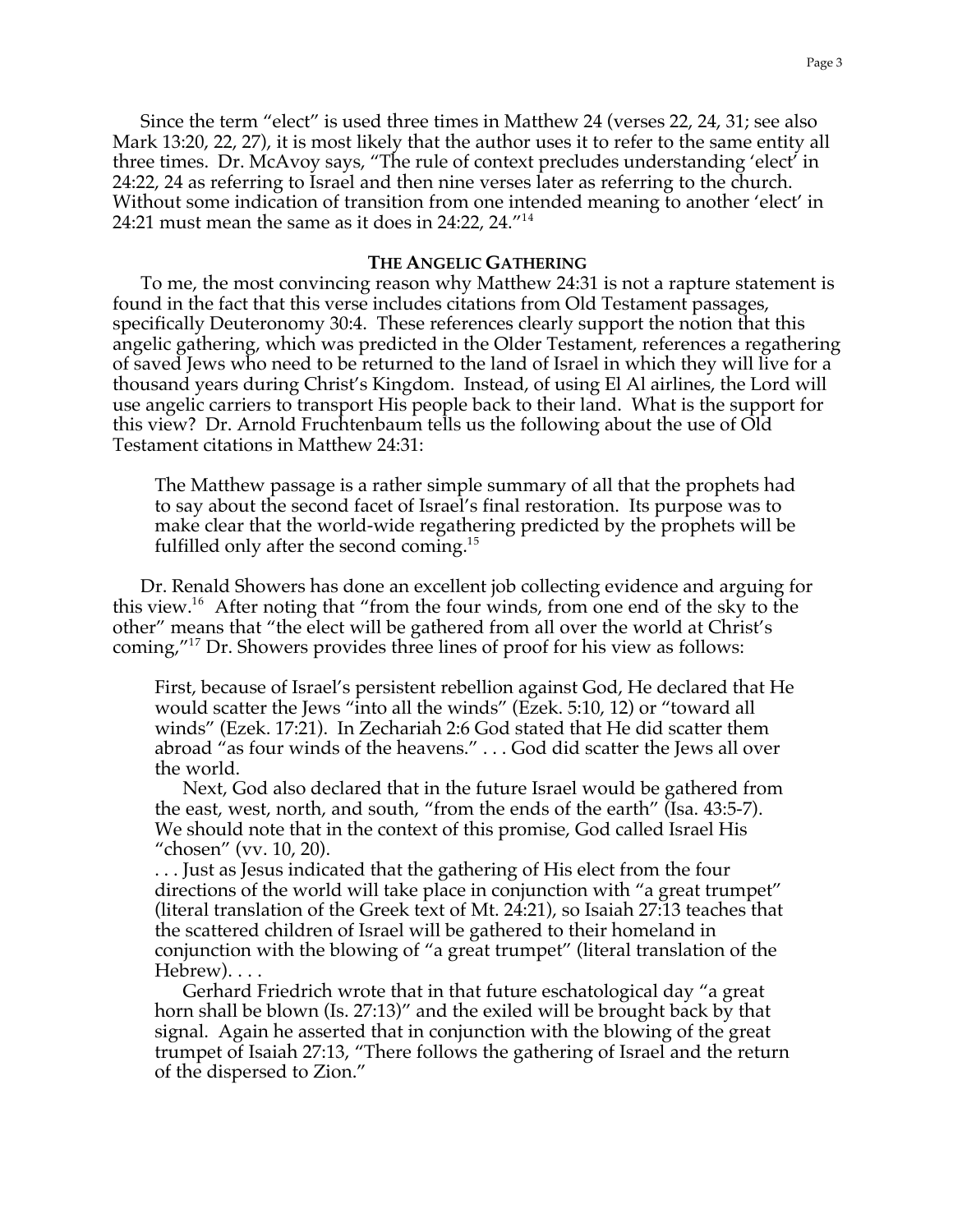It is significant to note that Isaiah 27:13, which foretells this future regathering of Israel, is the only specific reference in the Old Testament to a "great" trumpet.

Although Isaiah 11:11-12 does not refer to a great trumpet, it is parallel to Isaiah 27:13 because it refers to the same regathering of Israel. In its context, this passage indicates that when the Messiah (a root of Jesse, vv. 1, 10) comes to rule and transform the world as an "ensign" (a banner), He will gather together the scattered remnant of His people Israel "from the four corners of the earth."<sup>18</sup>

What Jesus describes in Matthew 24 and Mark 13 is the Jewish ingathering that will fulfill the prophetic aspects of the Feast of Trumpets for the nation of Israel. In fact, a prayer for this regathering of the children of Israel appears to this day in the Jewish Daily Prayer Book.<sup>19</sup>

### **CONCLUSION**

It is quite clear that since the church is not mentioned in Matthew 24, then verse 31 cannot be a reference to the rapture of the church. Instead, as one studies the context and Old Testament references that our Lord alludes to, it becomes quite clear that He speaks of an end time regathering of elect Israel in order to return them to the land for the Millennium. At Christ's first coming he wept over Jerusalem and expressed His desire to gather Israel to Himself "the way a hen gathers her chicks under her wings, and you were unwilling" (Matt. 23:37). At His second coming, elect Israel will look upon Him whom they have pierced (Zech. 12:10) and say, "Blessed is He who comes in the name of the LORD!" (Ps. 118:26; Matt. 23:39). Maranatha!

**(To Be Continued . . .)**

 $\overline{a}$ 

# **ENDNOTES**

- <sup>8</sup> Paul D. Feinberg, "Response: Paul D. Feinberg," in *The Rapture: Pre-, Mid-, or Posttribulational?* by Richard R. Reiter, (Grand Rapids: Zondervan, 1984), p. 225.
- <sup>9</sup> McAvoy, "Critique of Gundry," p. 137.

<sup>&</sup>lt;sup>1</sup> This information is take from the web site of Irwin Baxter at  $www.endtime.com$ , under the Question and Answer section dealing with the rapture. All subsequent quotes from Baxter are from the same source.

<sup>2</sup> Robert H. Gundry, *The Church and the Tribulation* (Grand Rapids: Zondervan, 1973), p. 135.

<sup>&</sup>lt;sup>3</sup> Robert H. Gundry, First the Antichrist: Why Christ Won't Come Before the Antichrist Does (Grand Rapids: Baker, 1997), p. 71.

<sup>4</sup> Gundry, *First the Antichrist*, p. 71.

<sup>5</sup> Gundry, *The Church and the Tribulation*, p. 135.

<sup>6</sup> Steven L. McAvoy, "A Critique of Robert Gundry's Posttribulationalism," Th. D. dissertation, Dallas Theological Seminary, 1986, p. 136.

 $^7$  John A. Sproule, "An Exegetical Defense of Pretribulationism," Th. D. dissertation, Grace Theological Seminary, 1981, p. 53.

<sup>&</sup>lt;sup>10</sup> McAvoy, "Critique of Gundry," p. 138.

<sup>11</sup> Gundry, *The Church and the Tribulation*, p. 135.

<sup>12</sup> Stanley D. Toussaint, *Behold The King: A Study of Matthew* (Portland: Multnomah, 1980), p. 277.

<sup>13</sup> Renald Showers, *Maranatha: Our Lord, Come!* (Bellmawr, NJ: The Friends of Israel, 1995), p. 182.

<sup>&</sup>lt;sup>14</sup> McAvoy, "Critique of Gundry," pp. 140-41.

<sup>15</sup> Arnold Fruchtenbaum, *The Footsteps of the Messiah* (San Antonio: Ariel Press, 1982), p. 299.